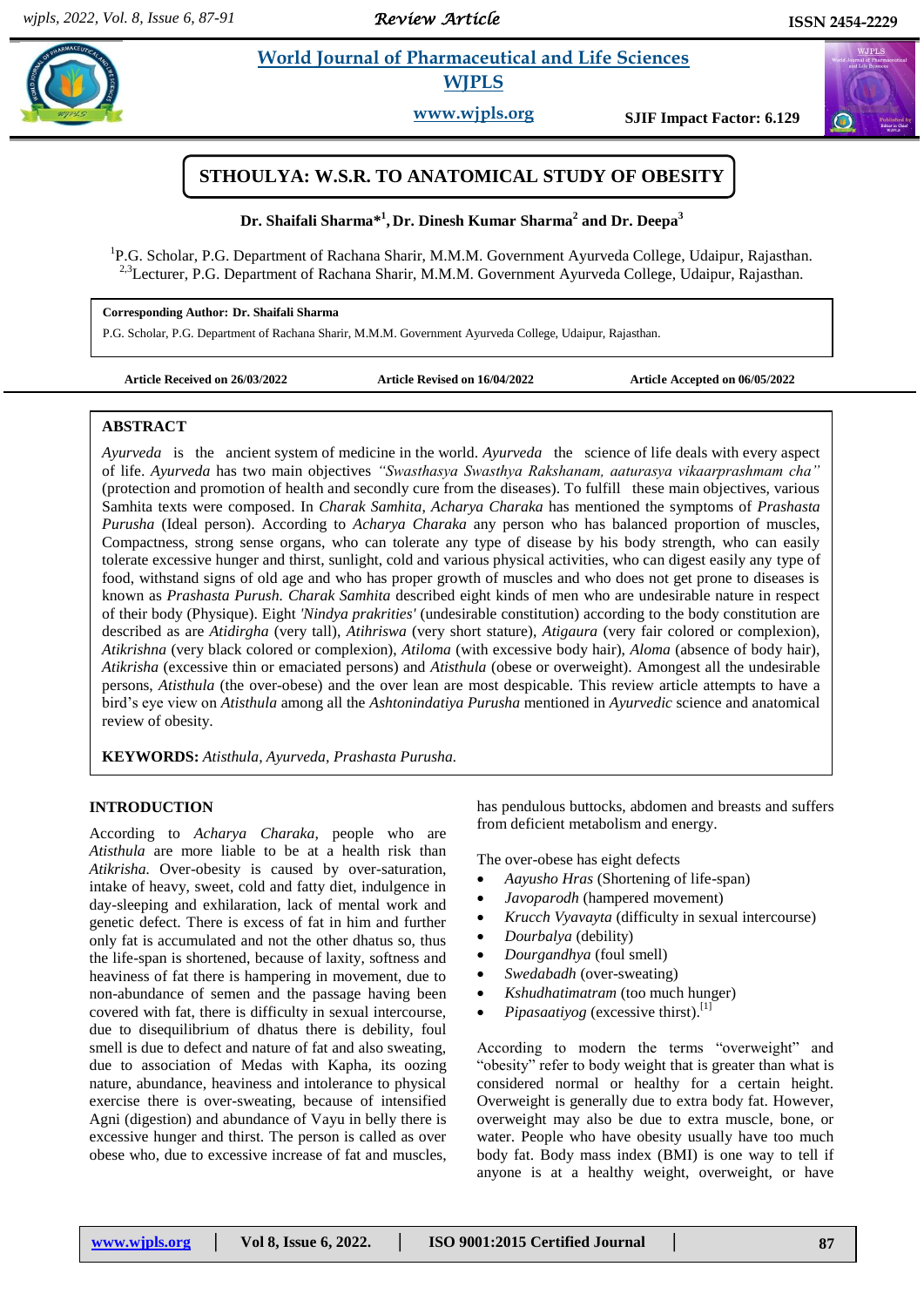Metabolic syndrome: Metabolic syndrome is a group of conditions that put anyone at risk for heart disease, diabetes, and stroke. These conditions are high blood pressure, high blood glucose levels, high triglyceride levels in the blood, low levels of HDL cholesterol (the "good" cholesterol) in the blood.

 Osteoarthritis: Being overweight or having obesity may raise the risk of getting osteoarthritis by putting

Gallbladder diseases: Gallstones may form if bile

 Some cancers: Overweight and obesity may raise your risk of developing certain types of cancer. Kidney disease: Obesity itself may promote kidney

 Pregnancy problems: Overweight and obesity raise the risk of health problems that may occur during pregnancy. Pregnant women who are overweight or obese may have a greater chance of developing

extra pressure on your joints and cartilage.

Too much fat around the waist.

contains too much cholesterol.

disease and quicken its progress.

gestational diabetes.<sup>[3]</sup>

Fatty liver diseases.

obesity. The BMI is a measure, based on the weight in relation to the height. The greater person"s BMI, the greater risk of health problems from overweight and obesity. Obesity is often multi-factorial, based on both genetic and behavioural factors. many factors may cause weight gain and affect how much weight the body stores. When anyone takes more calories from food or beverages and runs away from physical activity and spends more time in sitting or sleeping, body stores the extra calories. Over time, if anyone continue to consume more calories than he burns off, he will likely gain weight. Excessive weight gain may lead to overweight or obesity.[2]

# **Health risks of overweight and obesity**

- Type 2 diabetes: About 8 out of 10 people with type 2 diabetes are overweight or have obesity.
- High blood pressure: High blood pressure can strain the heart, damage blood vessels, and raise the risk of heart attack, stroke, kidney disease, and death. Overweight and obesity may raise the risk for certain health problems such as high blood pressure.
- Heart disease
- Stroke
- Sleep apnea

# **Classification of Obesity according to BMI. [4]**

Classification BMI Cut-Off Points (kg/m²) Healthy Weight 18.5-24.99 Overweight (including obesity)  $| \geq 25.00$ Obese  $\vert$  >30.00 Severely Obese 240.00

# **Types of obesity**

**Android=Abdominal=Central=Apple shaped body type**

Typical characteristics of the apple body shape are a large bust, narrow hips and a full midsection. This makes the body appear like an apple shape. It is clinically more important as disease are more concerned.

Characteristics of the Apple Shaped body

- Waist hip ratio  $-$  > 0.85 for women 1 for men
- Rounder, wider shoulder line and flattish bottom
- Average to big bust
- Ribcage and back appear somewhat wide
- Fullness around the mid-section
- Little to undefined waistline
- Narrow hips
- Weight gains are first visible in the central torso/tummy area.

# **Gynaecoid=Peripheral=Pear shaped body type**

- Characteristics of the Pear Shaped body
- Subcutaneous fat deposition.
- Shoulders are narrower than hips and may be sloped
- Full hips and / or thighs
- Legs are likely full or muscular

 Weight gains tend to first be visible around the hips, thighs and lower midriff.<sup>[5]</sup>

# **Adipocytes/ lipocytes / fat cells**

Adipocytes are the cells that primarily compose adipose tissue, specialized in storing energy as fat. Adipocytes are derived from mesenchymal stem cells which give rise to adipocytes through adipogenesis. There are two types of adipose cells: white adipose cells contain large fat droplets, only a small amount of cytoplasm and flattened, noncentrally located nuclei and brown adipose cell contain fat droplets of differing size, a large amount of cytoplasm, numerous mitochondria, and round, centrally located nuclei. The colour of brown adipose is attributed to its relatively high density of mitochondria and its extensive vascular supply.<sup>[6]</sup>

### **Adipose tissue**

Adipose tissue, or fatty tissue, connective tissue consisting mainly of fat cells (adipose cells, or adipocytes), specialized to synthesize and contain large globules of fat, within a structural network of fibres. In humans, the distribution of adipose tissue in the body can vary depending on sex. In general, men accumulate fat around the waist, and women tend to accumulate more fat around the hips than the waist. Geneticists have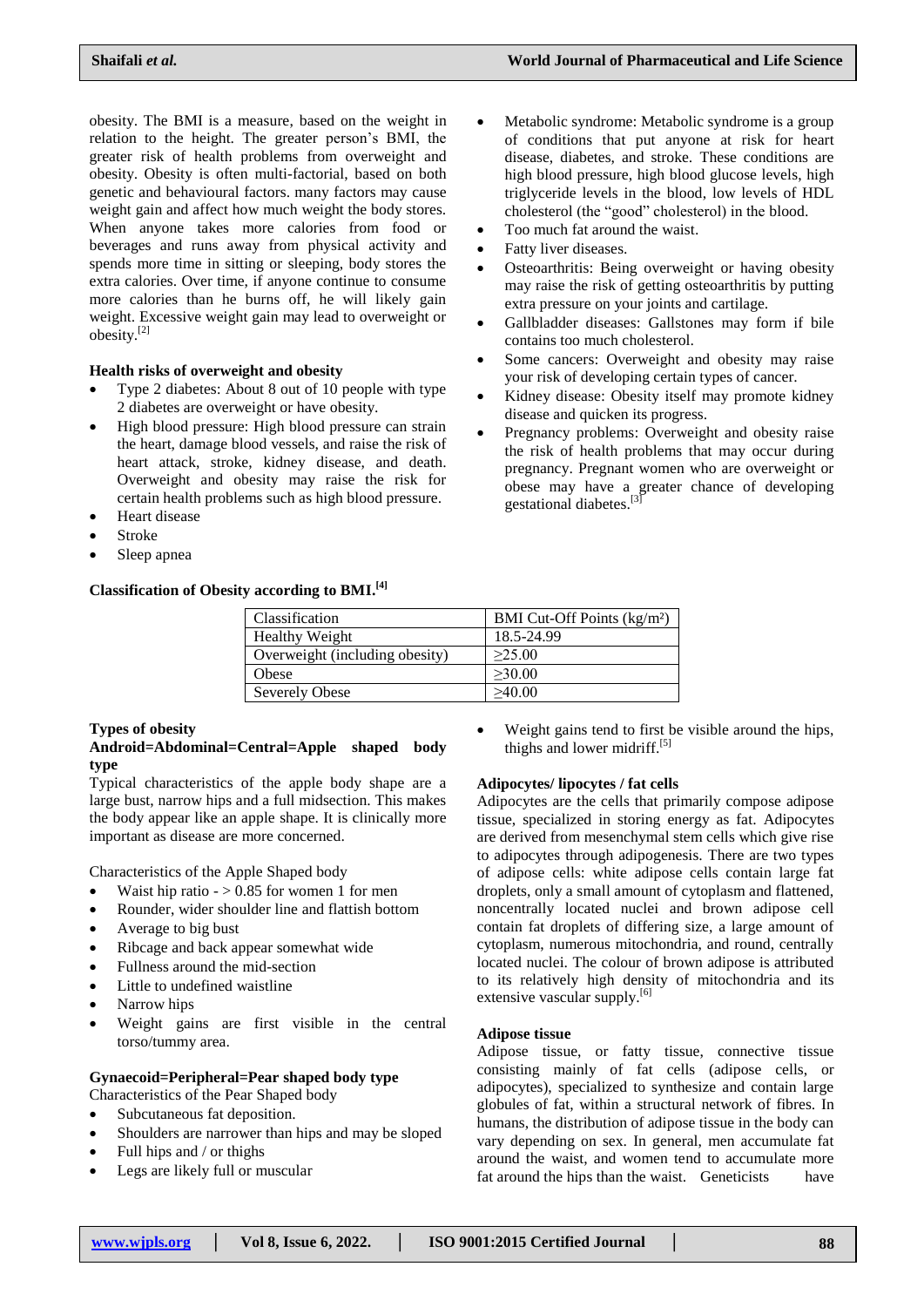located distinct regions in the human genome that are associated with fat distribution, and several genes in particular appear to have a greater influence on waist-tohip ratio in women than in men. Because these genes are involved in regulating the activities of fat cells.<sup>[7]</sup>

In humans, adipose tissue is located beneath the skin (subcutaneous fat), around internal organs (visceral fat), in bone marrow (yellow bone marrow), intermuscular (Muscular system) and in the breast (breast tissue). Adipose tissue is found in specific locations, which are referred to as adipose depots. Adipose tissue contains many small blood vessels. In the integumentary system, which includes the skin, it accumulates in the deepest level, the subcutaneous layer, providing insulation from heat and cold. Around organs, it provides protective padding. However, its main function is to be a reserve of lipids, which can be oxidised to meet the energy needs of the body and to protect it from excess glucose by storing triglycerides produced by the liver from sugars, although some evidence suggests that most lipid synthesis from carbohydrates occurs in the adipose tissue itself.<sup>[8]</sup>

### **Types of adipose tissue**

1. Yellow/White or Unilocular adipose tissue: White adipose, the most common type, provides insulation, serves as an energy store for times of starvation or great exertion, and forms pads between organs. When muscles and other tissues need energy, certain hormones bind to adipose cells and trigger the hydrolysis of triacylglycerol, resulting in the release of energy-rich fatty acids and glycerol a process known as lipolysis. It secretes, for example, cholesterol, retinol, steroid hormones, prostaglandins, and proteins known as "adipokines." Some of these molecules may be associated with pathologies such as obesity, insulin resistance. it can account for as little as 3% of total body weight in elite athletes or as much as 70% in the morbidly obese. With the development of obesity, WAT undergoes a process of tissue remodeling in which adipocytes increase in both number (hyperplasia) and size (hypertrophy). Metabolic derangements associated with obesity, including type 2 diabetes, occur when WAT growth through hyperplasia and hypertrophy cannot keep pace with the energy storage needs associated with chronic energy excess.

Cell structure: Each adipocyte cell has a large, central, uniform, lipid packed central vacuole which, as it enlarges, pushes all the cytoplasm, the nucleus and all the other organelles to the edge of the cell, making it look a bit like a band or ring under the microscope. $[10]$ 

# The structure of adipocyte



2. Brown adipose tissue (BAT): In mammals, BAT is involved in process of thermogenesis. It produces heat metabolizing fatty acids, generates heat and actually consumes energy. Brown adipose tissue (BAT) is found in fetuses and newborn. In humans, the percentage of brown adipose found in the body decreases with age. In adult humans, this type of adipose tissue is practically absent. The active brown adipose tissue in adult humans is present at discrete sites, such as in the upper trunk (in cervical, supraclavicular, paravertebral, pericardial, mediastinal, and mesenteric areas). In other animals, however, particularly those that hibernate (e.g., grizzly bears and black bears), it is found in adults and plays an important role in survival. Species that hibernate experience a drop in body temperature and a slowing of metabolism during winter dormancy, which allows them to conserve energy. Brown adipose, by consuming energy, releases heat, which is vital for awakening and emergence from dormancy.

Cell structure: Brown fat cells are unilocular and multilocular (containing multiple vacuoles) and multilocular cells have much higher numbers of mitochondria, this means they are better at generating heat.



### **Functions of adipose tissue**

For a long time, adipose tissue has been considered only as a passive fuel reservoir. Now, it is also considered to be an endocrine organ which secretes several bioactive factors (hormones like leptin and resistin. growth factors,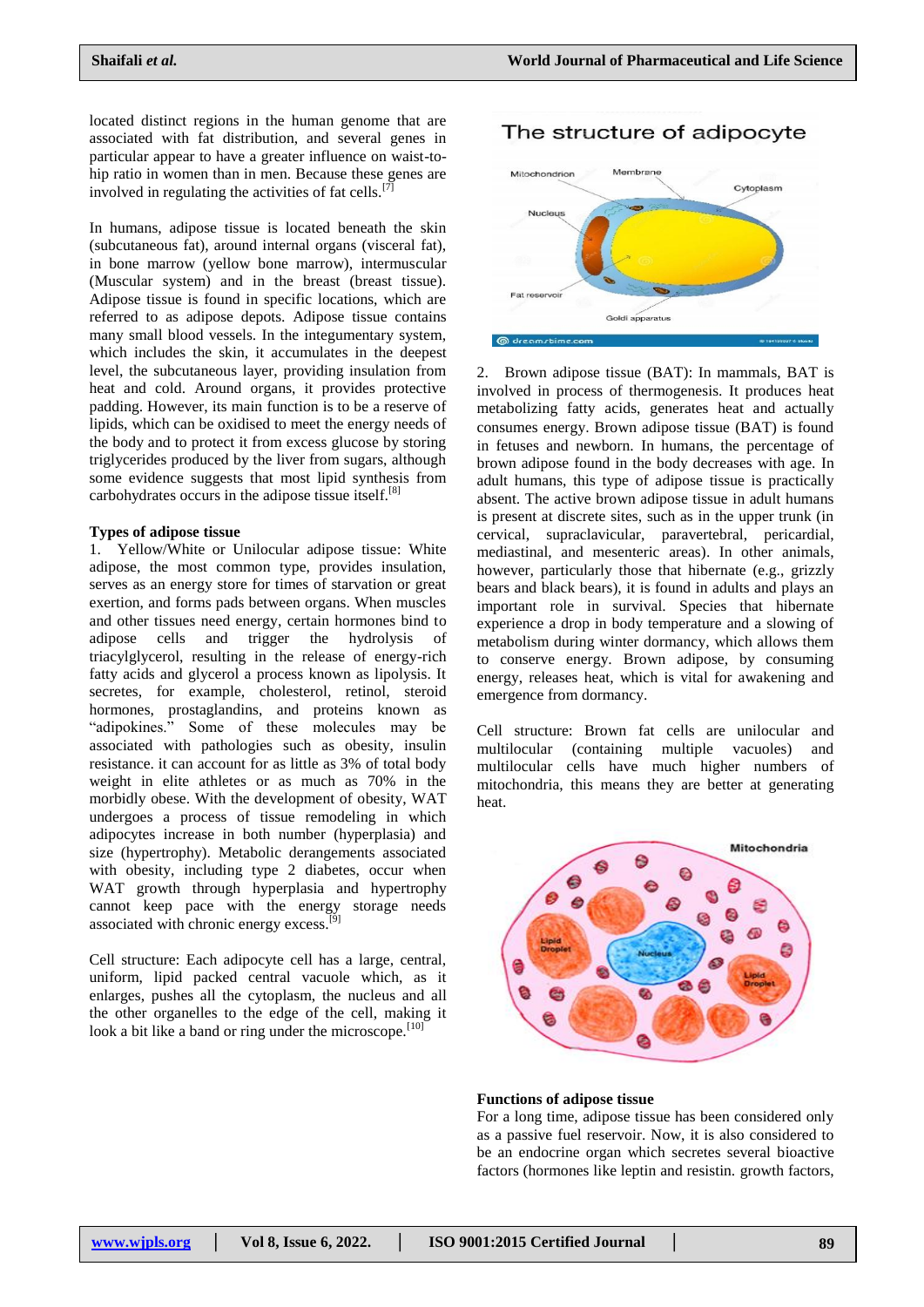cytokines). The most important adipose tissue hormones include leptin (satiety factor) and adiponectin. These biofactors circulate through the organism and carry information to other metabolically active organs such as liver, pancreas, muscle, and brain. These factors are of key importance in the pathophysiology of many metabolic disorders (e.g. type 2 diabetes mellitus). Different localizations of the adipose tissue have different roles in the human body. For example, abdominal fat has a different metabolic profile than the rest of the fat in the body, and it has the biggest influence in inducing insulin resistance. Parietal fat has an important role in thermoregulation, while visceral fat provides the cushion-like support for internal organs, protecting them from mechanical injuries. During reduced caloric intake, the amount of parietal adipose tissue decreases, while the visceral fat remains undiminished. In contrast to white, brown adipose tissue transforms chemical energy into heat. That way it prevents obesity, other metabolic disorders, and hypothermia.<sup>[11]</sup>

Fat is an active part of endocrine system. Among these hormones, leptin and resistin play important roles in regulating weight and glucose metabolism. Leptin and resistin work in both similar and opposite ways, and they interact with each other. Circulating concentrations of leptin and resistin are elevated in models of obesity and rodents fed a high-fat diet.

# **Leptin**

The leptin molecule is 16 kDa in size and comprises 167 amino acids (including a 21 amino acid secretory signal sequence). Leptin is satiety hormone that help to regulate energy balance by inhibiting hunger. Leptin is opposed by the action of hormone ghrelin (hunger hormone). Both leptin and ghrelin hormones act on receptors in the arcuate nucleus of the hypothalamus to regulate food intake and energy balance. Food intake, total body fat, as well as several hormones regulate leptin secretion. Studies demonstrated that the concentration of circulating leptin decreases during fasting or energy restriction but increases during refeeding, overfeeding as well as during surgical stress. These effects provide an overview of how various pathways regulate the leptin signaling system to maintain body mass. For example, when the fat cells increase, leptin levels increase proportionally, then bind to leptin receptors (LEP-R) in the brain that send signals to inhibit food intake and increase energy expenditure. However, when a positive energy balance (i.e., caloric intake exceeds energy expenditure) is sustained for critical periods, weight is gained. The major role of leptin in body-weight regulation is to signal satiety to the hypothalamus and thus reduce dietary intake and fat storage while modulating energy expenditure and carbohydrate metabolism, preventing further weight gain.<sup>[12]</sup> Obese people have unusually high levels of leptin. This is because in some obese people, the brain does not respond to leptin, so they keep eating despite adequate (or excessive) fat stores, a concept known as "leptin resistance". This causes the fat cells to produce even more leptin.<sup>[13]</sup>

# **Resistin**

Resistin also known as adipose tissue-specific secretory factor (ADSF) or C/EBP-epsilon-regulated myeloidspecific secreted cysteine-rich protein (XCP1) is a cysteine-rich peptide hormone secreted from white adipocytes. Resistin, a hormone secreted from adipose tissue, resists insulin action and impairs glucose homeostasis in rodents. This, in turn, leads to the development of type 2 diabetes mellitus (T2DM). Resistin appears as a connecting link between visceral obesity and diabetes.[14] It increase high blood levels of bad cholesterol (LDL), accelerates the accumulation of LDL in arteries; increasing risk of heart disease. It is secreted more by visceral fat.

# **Adiponectin**

Adiponectin is a hormone and an adipokine protein that affects several metabolic processes and is mainly known for its insulin-sensitizing and anti-inflammatory effects. Energy-storing cells in the white adipose tissue called adipocytes primarily produce and release adiponectin. Other types of cells can produce adiponectin, including skeletal muscle cells, heart muscle cells and endothelial cells. Adiponectin promotes fat storage in subcutaneous fat pads instead of visceral fat pads, liver or skeletal muscle. People with obesity have decreased levels of adiponectin.<sup>[15]</sup>

# **Locations of adipose tissue**

- 1. Present in superficial fascia over the most of the body.
- 2. Adipose tissue fills several hollow spaces of the body- paravertebral gutter, Orbits, axilla.
- 3. Most of the space of the marrow cavities of the long bones in form of the yellow bone marrow.
- 4. Epicardial fats
- 5. Kidney in form of perinephric fat, in renal sinus.
- 6. Greater omentum and lesser omentum
- 7. Other peritoneal folds of the intestine & and of abdominal viscera
- 8. Breast etc.

# **Obesity and fat deposition**

- 1. Visceral
- 2. Superficial
- 3. Ectopic
- 1. Visceral: Visceral fat, also known as organ fat or intra-abdominal fat, is located inside the peritoneal cavity, packed in between internal organs and torso. Visceral fat is composed of several adipose depots including mesenteric, epididymal white adipose tissue (EWAT), and perirenal fat. An excess of adipose visceral fat is known as central obesity/ visceral obesity, the "pot belly" or "beer belly" effect, in which the abdomen protrudes excessively.